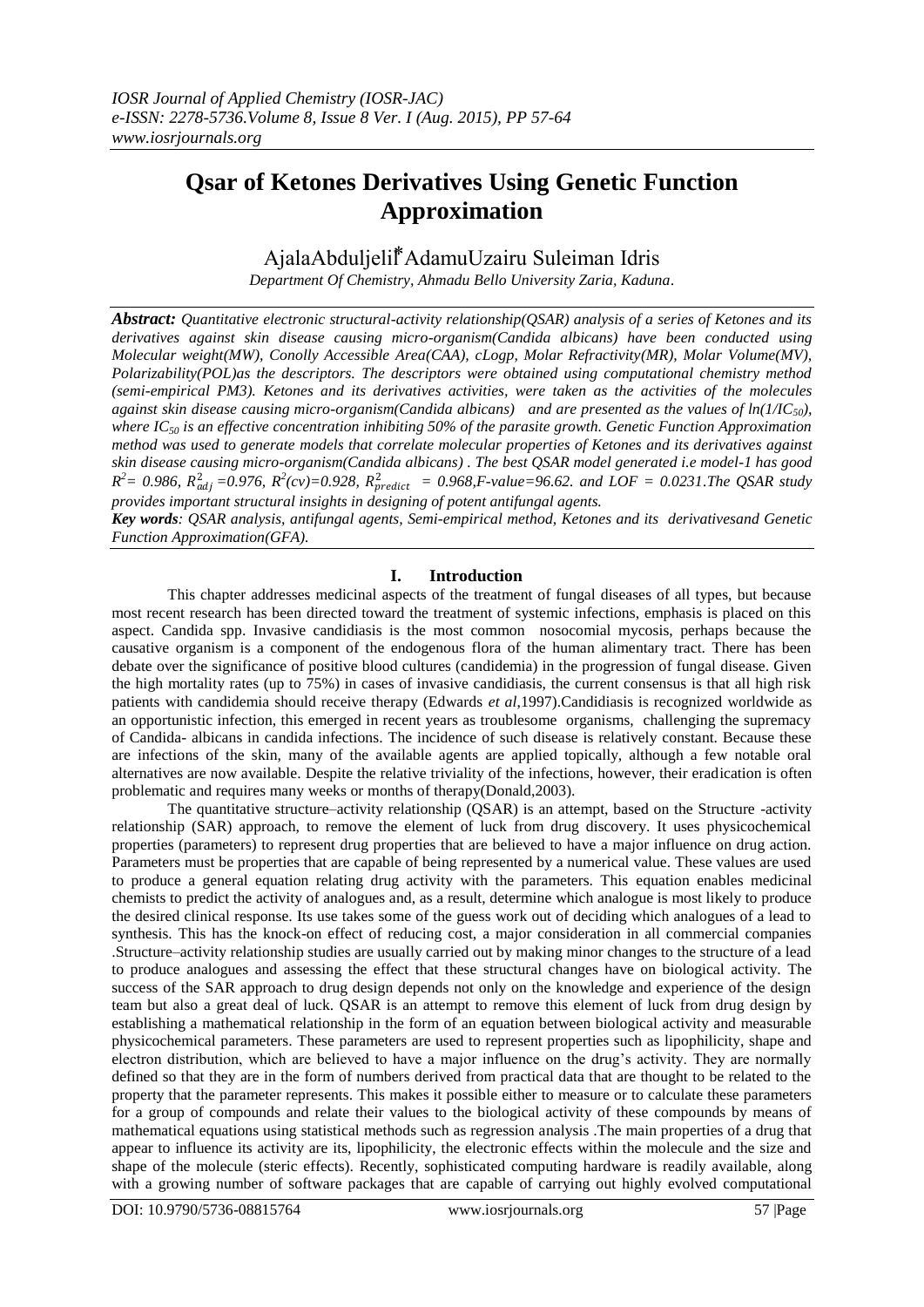chemistry; the determination of molecular descriptors for use in predictive models of molecular activity is a relatively easy task. In this study, genetic function approximation (GFA) which is a statistical modeling algorithm which builds functional models of experimental data. Since its inception, several applications of this algorithm in the area of quantitative structure–activity relationship modeling have been reported (Roggerss, D. 1996).

# **II. Materials And Methods**

The purpose of the present work is to perform a quantum chemical QSAR study of the Ketone derivatives on the series (Wanda Pereira Almeida *et al 2011*) to investigate the experimental activities of the compounds as an Antifungal Agents and obtain a linear model by using Genetic function Approximation (GFA) method.

# **2.1Chemical Data:**

Biological data on the activity of Ketone derivatives has been obtained from Wanda Pereira Almeida *et al* (Table 1). The activity data refers pMIC, which indicates the biological activity of compounds experimentally determined, necessary for the inhibition of *candidaalbicans* resistant. The –log MIC(molar) scale refers pMIC .Fluconazole for Table i: was used as controls in the assays.

## Table i:

Data set from the literature used in the Quantum Chemical QSAR analysis; pMIC= -log MIC =Minimum inhibitory concentration in molar





Compound 13-20 Type Y

| Compound       | Type | Ring A                  | Ring B         | Substituent Z  | pMIC |
|----------------|------|-------------------------|----------------|----------------|------|
| 1              | X    | $4-SCH3$                | $4-F$          |                | 4.53 |
| $\overline{2}$ | X    | $4-SCH3$                | $4-C1$         |                | 4.16 |
| 3              | X    | $4-SCH3$                | $4-Br$         |                | 3.52 |
| $\overline{4}$ | X    | $4-SCH3$                | $2,4$ -Cl      |                | 3.21 |
| 5              | X    | $4-SCH3$                | $4-NO2$        | ۰              | 3.48 |
| 6              | X    | $4-SCH3$                | $4-OCH3$       |                | 4.15 |
| $\overline{7}$ | X    | $4-SCH3$                | H              | ٠              | 3.80 |
| 8              | X    | $4-SCH3$                | $4-OH$         | ۰              | 3.83 |
| 9              | X    | $4-SCH3$                | $2-OH$         | ۰              | 4.13 |
| 10             | X    | $4-SCH3$                | $3-OH$         |                | 3.83 |
| 11             | X    | $4-SCH3$                | 4-phenyl       | $\overline{a}$ | 3.12 |
| 12             | X    | $2,3-OCH3$              | $4-OCH3$       |                | 4.47 |
| 13             | Y    | $4-SCH3$                |                | H              | 4.72 |
| 14             | Y    | $4-SCH3$                | ٠              | Br             | 3.83 |
| 15             | Y    | $3,4$ -OCH <sub>3</sub> | $\overline{a}$ | H              | 4.14 |
| 16             | Y    | $3,4$ -OCH <sub>3</sub> |                | Br             | 3.55 |
| 17             | Y    | 4-phenyl                | L,             | H              | 3.06 |
| 18             | Y    | 4-phenyl                | ٠              | Br             | 3.17 |
| 19             | Y    | $4-OCH3$                | $\overline{a}$ | H              | 4.09 |
| 20             | Y    | $4-OCH3$                |                | Br             | 3.51 |

## **2.2 Computational And Statistical Details**

QSAR studies of Ketone derivatives was carried out on windows7, Intel Pentium operating system by Spartan '14v112 for windows, Macintosh and Linux. PaDEL-Descriptor(A software to calculate molecular descriptors and fingerprints),version: 2.21 and Chem3D pro, version 12.0.2 1076. The molecular structures of the dataset was sketched using Chem Draw Ultra, version 12.0.2.1076 developed by CambridgeSoft.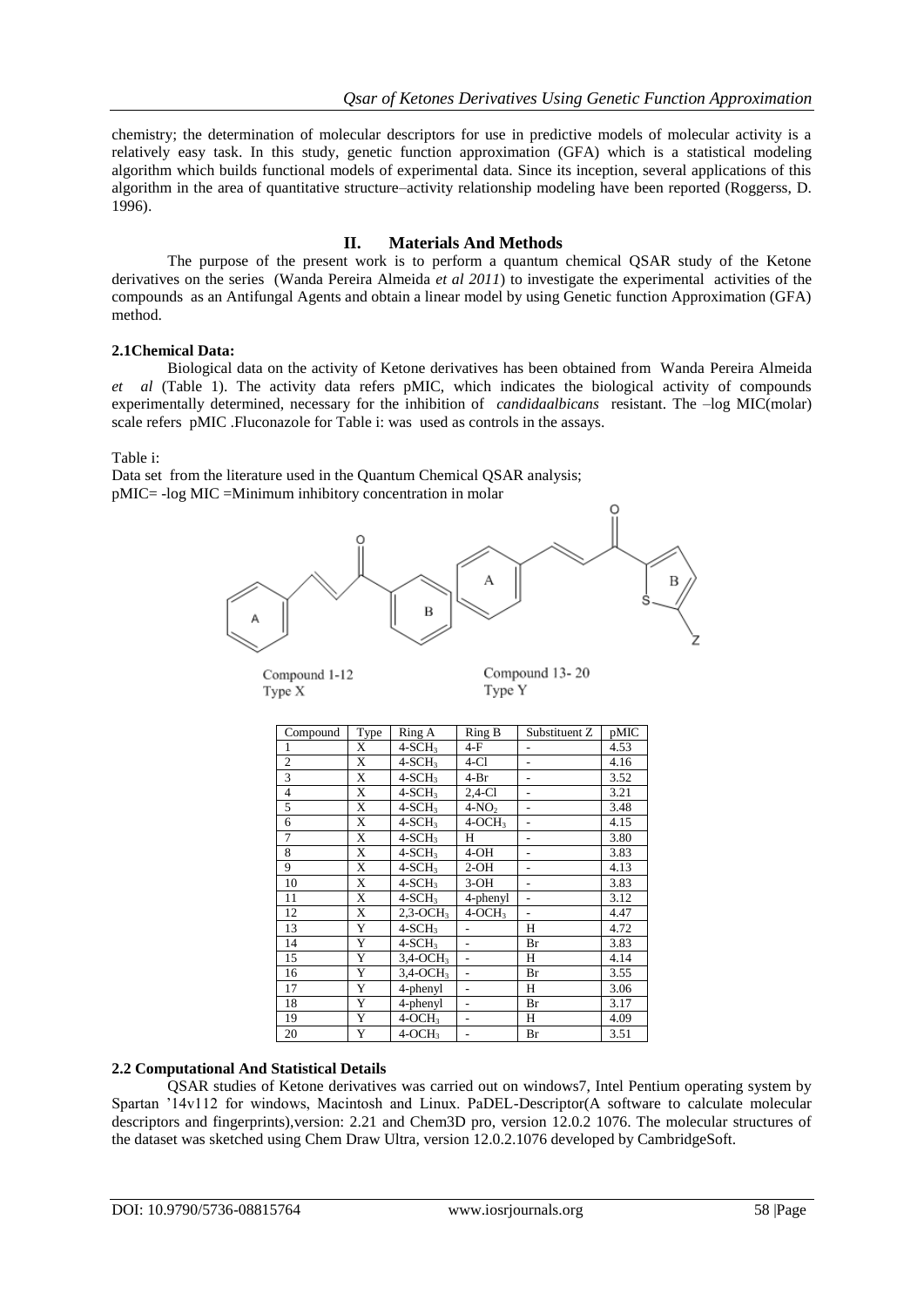The first step consisted in obtaining the molecular geometry of all the derivatives from the dataset (Table-i) was energy minimization (Williams *et al*,2002) and geometry optimization using Merck Molecular Force Field (MMFF) in semi-empirical PM3 Method(Halgren,1996).

|                      | $\sim$                            |
|----------------------|-----------------------------------|
| <b>PARAMETERS</b>    | VALUE                             |
| Force Field          | MMFF(Merck Molecular Force Field) |
| Maximum no of Cycles | 100,000                           |
| Convergence Criteria | $0.001$ cal/mol $\AA$             |
| Dielectric constant  | $1$ (in a vacuum)                 |
| <b>Gradient Type</b> | Analytical                        |
|                      |                                   |

**Table ii: Parameters for Energy Minimization**

The genetic function approximation (GFA) algorithm offers a new approach to the problem of building quantitative structure-activity relationship (QSAR) and quantitative structure-property relationship (QSPR) models. Replacing regression analysis with the GFA algorithm enables the construction of models competitive with or superior to those produced by standard techniques and makes available additional information not provided by other techniques. Unlike most other analysis algorithms, GFA gives multiple models, where the populations of the models are created by evolving random initial models using a genetic algorithm. GFA can build models using not only linear polynomials but also higher-order polynomials, splines, and other nonlinear functions.

The genetic algorithms are search algorithms that take inspiration from natural genetics and evolution. In this section, the ideas underlying genetic algorithms are briefly described, emphasizing the aspects relevant to the genetic function approximation (GFA) approach to model building. The GFA algorithm itself applies these ideas to the problem of function approximation (Hopfinder, A.J. 1994)given a large number of potential factors influencing a response, including several powers and other functions of the raw inputs, to find the subset of terms that correlates best with the response. The central ideas of genetic algorithms are simple. The region to be searched is coded into one or multiple strings. In the GFA, these strings are sets of terms – powers and splines of the raw inputs. Each string represents a location in the search space.The algorithm works with a set of these strings, called a population. This population is evolved in a manner that leads it toward the objective of the search. This requires that a measure of the fitness of each string, corresponding to a model in the GFA, be available

Following this, three operations are performed iteratively in succession: selection, crossover, and mutation. Newly added members are scored according to a fitness criterion. In the GFA, the scoring criteria for models are all related to the quality of the regression fit to the data. The selection probabilities must be reevaluated each time a new member is added to the population.

Stability and convergence In common with other iterative minimization algorithms, there are issues with the stability and convergence of the GFA algorithm. An indication of the stability of the GFA algorithm can be obtained by generating a plot showing the evolution of variable usage withtime. Such a plot shows the number of occurrences of each variable in the population for each generation of the evolution. For practical reasons, to reduce the amount of data that would be collected, such a plot is generated only for those variables that occur most commonly in the final population and the data are not normally collected for every generation. The GFA algorithm is assumed to have converged when no improvement is seen in the score of the population over a significant length of time, either that of the best model in each population or the average of all the models in each population. When this criterion has been satisfied, no further generations are calculated.

## Advantages of GFA

The GFA algorithm approach has several important advantages over other techniques [28]:

- 1. It builds multiple models rather than a single model.
- 2. It automatically selects which features are to be used in the models.
- 3. It is better at discovering combinations of features that take advantage of correlations between multiple features.
- 4. It incorporates Friedman's lack-of-fit (LOF) (Friedman J.H. 1991)error measure, which estimates the most appropriate number of features, resists overfitting, and allows control over the smoothness of fit.
- 5. It can use a large variety of equation term types in construction of its models, e.g., splines, step functions, high order polynomials.
- 6. It provides, through study of the evolving models, additional information not available from standard regression analysis, such as the preferred model length and useful partitions of the data set. The procedure continues for a user-specified number of generations, unless convergence occurs in the interim. Convergence is triggered by lack of progress in the highest and average scores of the population.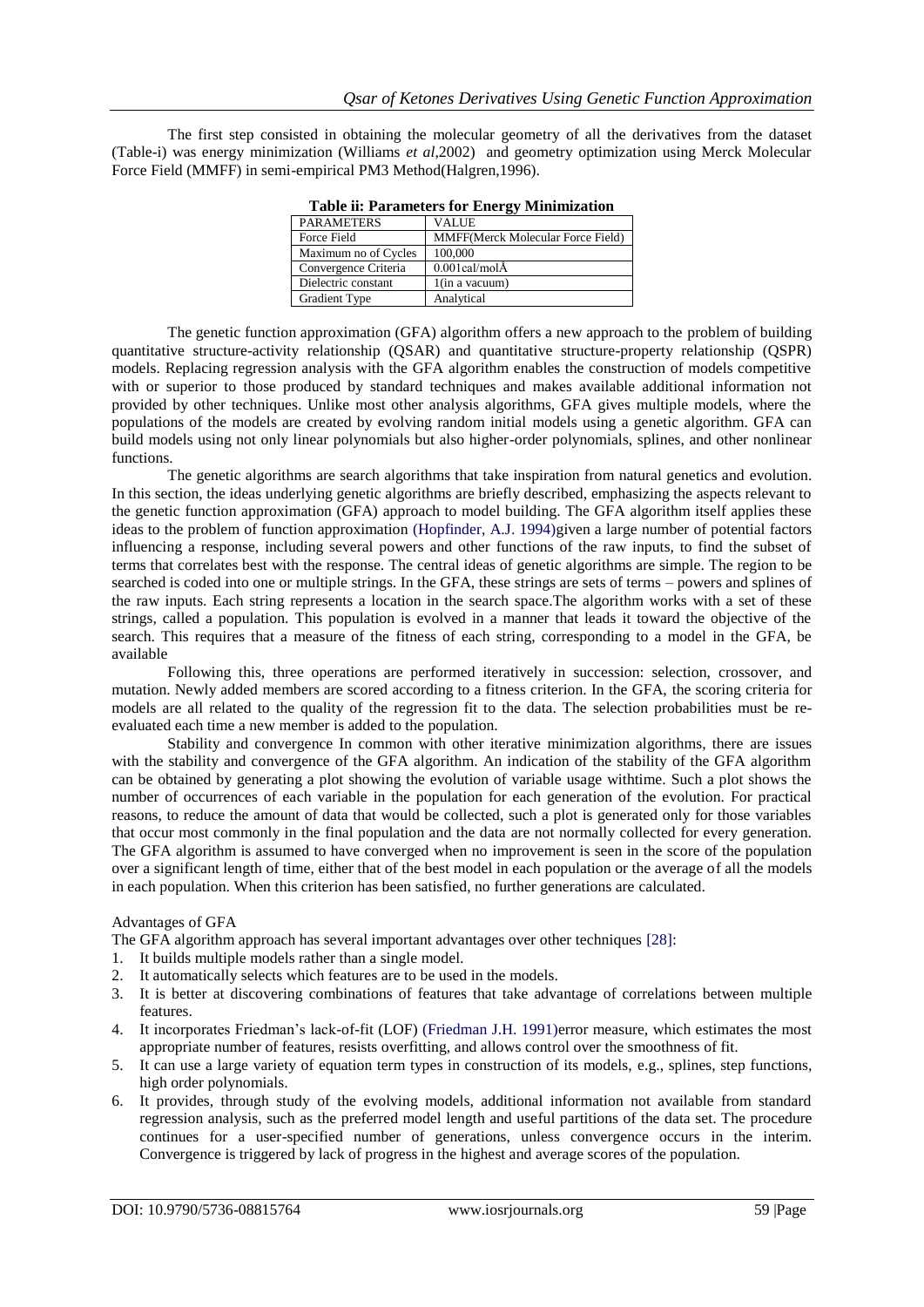# **III. Result And Discussion**

QSAR addresses two fundamentally important questions in scientific research; what structural and electronic properties of a molecule determine its activity and what can be altered to improve this activity? Computational tools allow researchers to identify chemicals with optimal physico-chemical properties in silico, before expensive experimentation. This saves both time and money, and allows the discarding of inferior candidates well in advance of reaching the laboratory (Khaled, K. F. 2011).

| <b>Descriptors</b>        | Type          | Significance                                                                                              |  |  |
|---------------------------|---------------|-----------------------------------------------------------------------------------------------------------|--|--|
| Molecular Weight          | Structural    | Used as the descriptors in systems such as transport studies where diffusion is the mode of<br>operative. |  |  |
| Conolly Accessible        | Geometrical   | It combines shape and electronic information to characterize molecules.                                   |  |  |
| Area                      |               |                                                                                                           |  |  |
| $c$ Logp                  | Thermodynamic | Octanol/Water partition coefficient                                                                       |  |  |
| <b>Molar Refractivity</b> | Thermodynamic | It dependent on the spatial array of the aromatic ring in the synthesized compounds also                  |  |  |
|                           |               | necessary to study the interaction of the ligand with the receptor.                                       |  |  |
| Molar Volume              | Geometrical   | It describes the volume inside van der waals area of the molecule                                         |  |  |
| Polarizability            | Ouantum-      | It provide precise quantitative descriptions of molecular structure and their chemical properties.        |  |  |
|                           | chemical      |                                                                                                           |  |  |

## **Table iii: List of descriptors used in this study.**

### **Table iv: Experimental pMICand GFA PredictedpMIC for test set.**

| Compound | Observed | Predicted | Residual |
|----------|----------|-----------|----------|
|          | 3.21     | 3.44      | $-0.23$  |
|          | 3.48     | 3.44      | 0.04     |
| 11       | 3.12     | 3.07      | 0.05     |
| 16       | 3.55     | 3.63      | $-0.08$  |
| 18       | 3.17     | 3.12      | 0.05     |

### **3.1 QSAR Study**

To investigate the Observed data, the distribution of the data must be first investigated. Most regression algorithm relies on the data that is being normally investigated, in case the data are not normally distributed, we should consider applying a numerical transformation to achieve a normal distribution.Observed data in Table ishow acceptable normal distribution, so no need to perform a numerical transformation. Table vshows a univariate analysis for the inhibition data. Table vcontains several statistical measures that describe the corrosion inhibition data. The most important parameters in Table vare the skewness and kurtosis. Skewness is the third moment of the distribution, which indicates the symmetry of the distribution.

#### **Table v: Univariate analysis of the Observed data.**

|                |                         | $IC_{50}$ |
|----------------|-------------------------|-----------|
| 1              | Number of sample points | 15        |
| $\overline{2}$ | Range                   | 1.55      |
| 3              | Maximum                 | 4.72      |
| $\overline{4}$ | Minimum                 | 3.17      |
| 5              | Mean                    | 3.99      |
| 6              | Median                  | 4.09      |
| $\overline{7}$ | Variance                | 0.16      |
| 8              | Standard deviation      | 0.41      |
| 9              | Mean absolute deviation | 0.33      |
| 10             | <b>Skewness</b>         | $-0.12$   |
| 11             | Kurtosis                | $-0.77$   |

Constructing QSAR model is a process that takes a set of inputs and provides a set of outputs. For example, an energy minimization is a model which takes a structure as input and provides an optimised structure as output. At this point in a typical QSAR study, calculation of descriptors occurs. These are models which take a single structure as an input and provide a single number or group of closely related numbers as outputs. Table vi.Shows the experimental pMIC and the predicted pMIC using the GFA approach of the training set. This shows how the GFA method predicted the pMIC.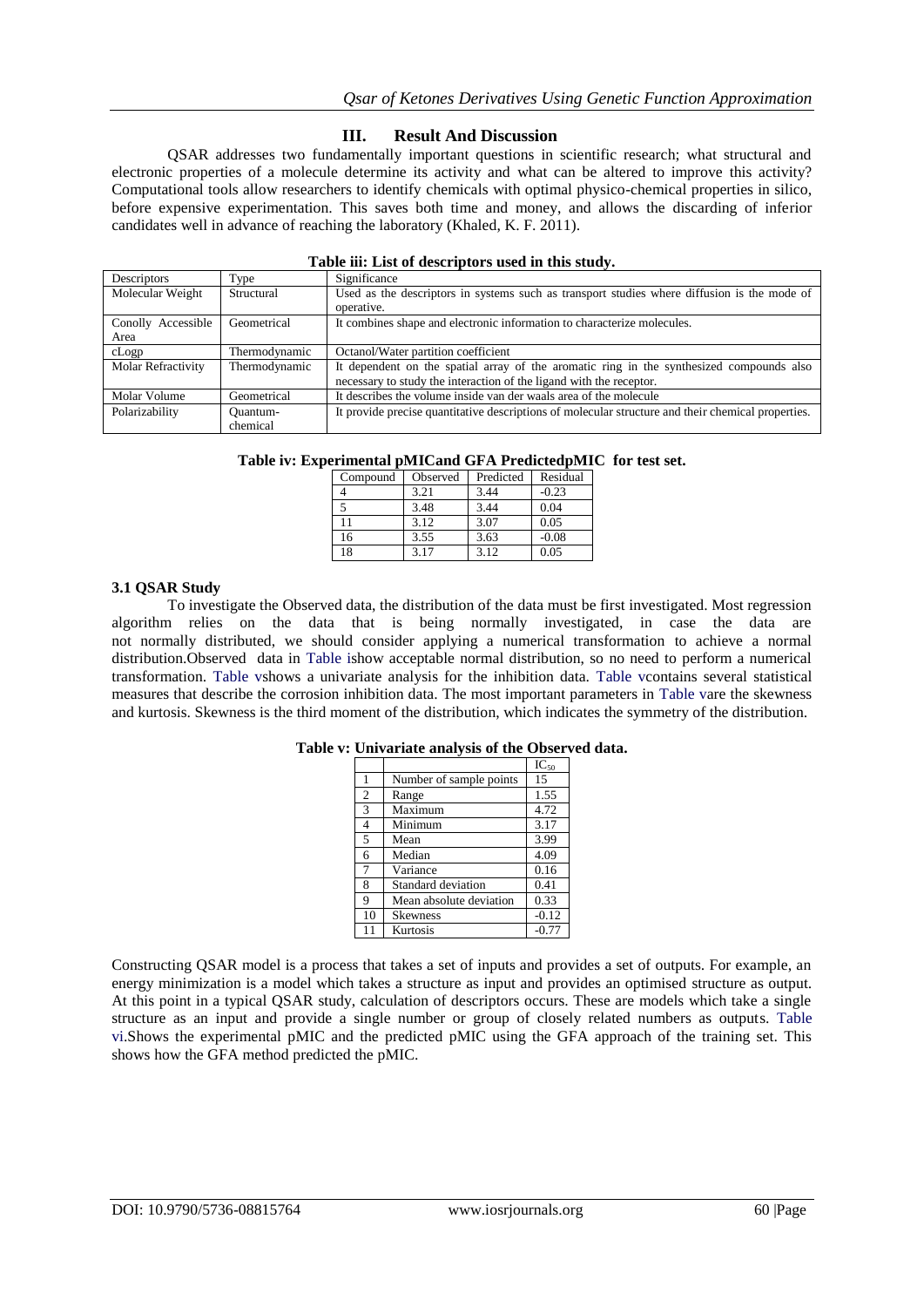|                |                           | Table VI. Experimental Fivily and GFA Fredicted Fivily for the training set. |                             |  |  |
|----------------|---------------------------|------------------------------------------------------------------------------|-----------------------------|--|--|
| Compounds      | Actual values for A: IC50 | Equation 1: predicted values                                                 | Equation 1: residual values |  |  |
|                | 4.53                      | 4.56                                                                         | $-0.031$                    |  |  |
| $\overline{c}$ | 4.16                      | 4.097                                                                        | 0.0626                      |  |  |
| 3              | 3.52                      | 3.608                                                                        | $-0.088$                    |  |  |
| 6              | 4.15                      | 4.139                                                                        | $-0.061$                    |  |  |
| 7              | 3.80                      | 3.7762                                                                       | $-0.1076$                   |  |  |
| 8              | 3.83                      | 3.85                                                                         | $-0.1142$                   |  |  |
| 9              | 4.13                      | 4.1946                                                                       | 0.0518                      |  |  |
| 10             | 3.83                      | 3.855                                                                        | $-0.025$                    |  |  |
| 12             | 4.47                      | 4.485                                                                        | 0.098                       |  |  |
| 13             | 4.72                      | 4.720                                                                        | 0.0462                      |  |  |
| 14             | 3.83                      | 3.789                                                                        | 0.0737                      |  |  |
| 15             | 4.14                      | 4.0995                                                                       | 0.0123                      |  |  |
| 17             | 3.51                      | 3.534                                                                        | $-0.0329$                   |  |  |
| 19             | 4.09                      | 3.998                                                                        | 0.092                       |  |  |
| 20             | 3.51                      | 3.535                                                                        | $-0.024$                    |  |  |

| Table vi: Experimental PMIC and GFA Predicted PMIC for the training set. |  |
|--------------------------------------------------------------------------|--|
|--------------------------------------------------------------------------|--|

Table vii:shows the genetic function approximation analysiswhich gives a summary of the input parameters used for the calculation. Also, it reports whether the GFA algorithm converged in the specified number of generations. Convergence is achieved when there has been no improvement in the scoring function for a number of generations. It can be seen from Table vii:that the accuracy of the model, indicated by the  $R^2$  value, is reasonably high therefore the predictive power of the model, as indicated by the adjusted  $R^2$  and cross validated  $R^2$  values, is also, high, even though the regression is significant according to F-test. In Table vii, the Friedman's lack-of-fit (LOF) score (Friedman, J.H 1991), which evaluates the QSAR model by considering the number of descriptors as well as the quality of fitness, is chosen: the lower the LOF, the less likely it is that GFA model will fit the data. The significant regression is given by F-test, and the higher the value, the better the model.

Fig. ia-bshows a relation between the predicted values using the equation in Table ivand the experimental data in Table i. Also, the distribution of the residual values against the Observed activity values. A residual can be defined as the difference between the predicted value in the generated model and the measured value for corrosion inhibition. To test the constructed QSAR model, potential outliers have been identified in Fig. iia-b. An outlier can be defined as a data point whose residual value is not within two standard deviations of the mean of the residual values. Although the number of outliers can vary depending on the quality of the dataset (e.g., incorrect measurements of physical properties or errors in molecular structures will reduce the data set quality), it still a good test of QSAR model is to identify potential outliers.

Fig. iia-b contains two charts. One contains the residual values plotted against the Observed pMICand the other displays the residual values plotted against Table iiiraw number. Each chart contains a dotted line that indicates the critical threshold of two standard deviations beyond which a value may be considered to an outlier. Inspection of Fig. iishows that there is no points appeared outside the dotted lines which make the QSAR model acceptable.

In fig. iii:, the Y-axis represents the different molecular descriptors used in this study as shown on the right side of the graph. On the other hand, the X-axis represents the number of thegenerations we could generate for each of these molecular descriptors.

According to fig iii, at each step, the GFA uses the current population to create the children that makes up the next generation. The algorithm selects a group of individuals in the current population , called parents , who contribute their genes –the entries of their vectors – to their children. The algorithm usually selects individuals that have better fitness values as parents . User can specify the function that the algorithm uses to select the parents. The GFA creates three types of children for the next generation: Elite Children , Crossover Children and Mutation Children. In our QSAR study ,the algorithm stops when the number of generations reaches the value of 500 Generations.

|                |                                               | Equation 1 |
|----------------|-----------------------------------------------|------------|
|                | Friedman LOF                                  | 0.0231     |
| $\overline{c}$ | R-squared                                     | 0.9864     |
| $\overline{3}$ | Adjusted R-squared                            | 0.9762     |
| $\overline{4}$ | Cross validated R-squared                     | 0.9284     |
| 5              | <b>Significant Regression</b>                 | Yes        |
| 6              | Significance-of-regression F-value            | 96.6172    |
|                | Critical SOR F-value (95%)                    | 3.5968     |
| 8              | Lack-of-fit points                            | 8          |
| Q              | Min expt. error for non-significant LOF (95%) | 0.0457     |

| Table vii: Validation of the genetic function approximation |  |  |  |  |  |  |  |  |  |  |  |
|-------------------------------------------------------------|--|--|--|--|--|--|--|--|--|--|--|
|-------------------------------------------------------------|--|--|--|--|--|--|--|--|--|--|--|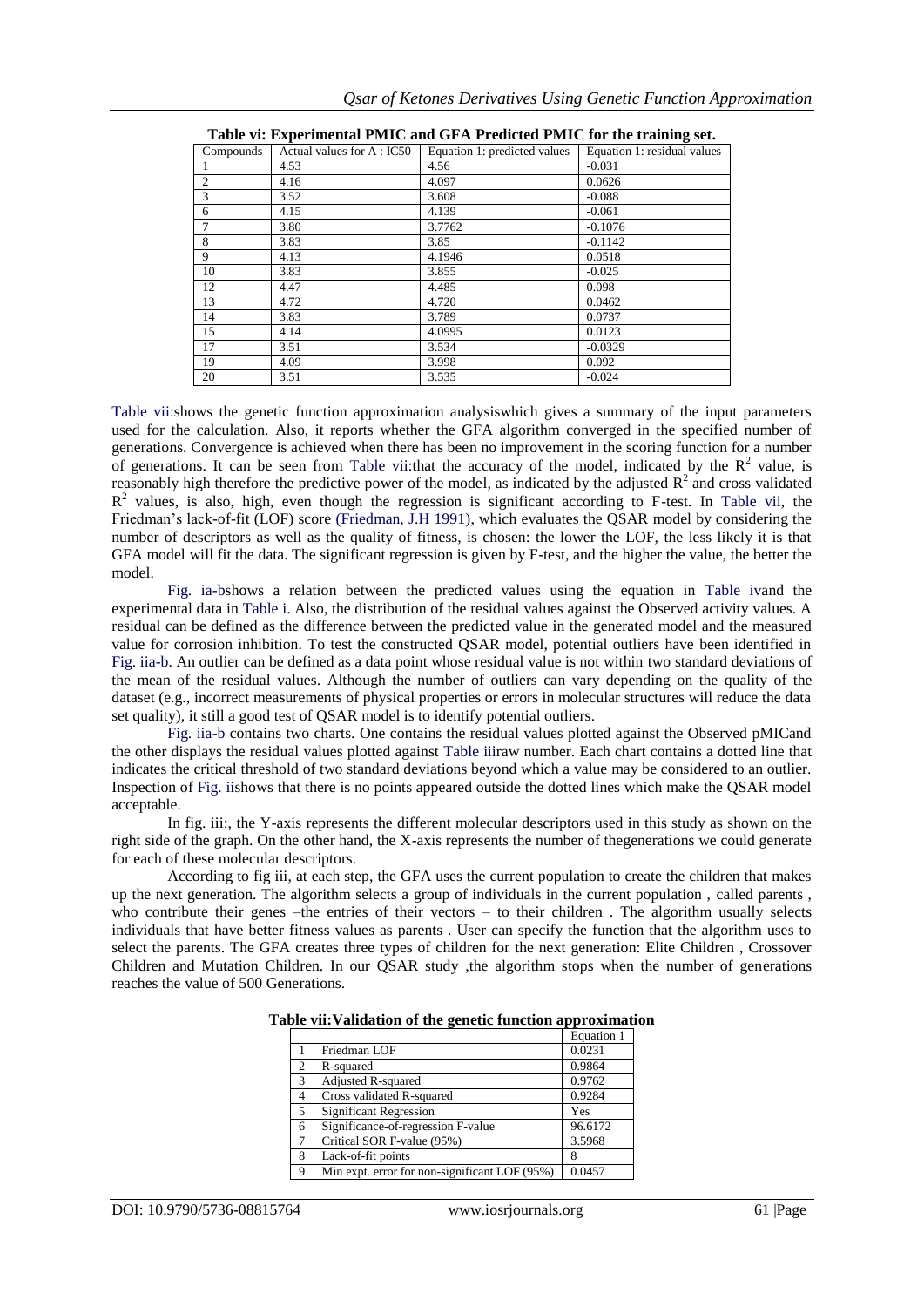

a =molecular weight,b=conollyaccessibl area,c=cLogp,d=molar refractivity,e=molar volume,f=polarizability and Y:pMIC



**Fig. ia -b.** Plot of predicted activity and residuals versus Observed activity



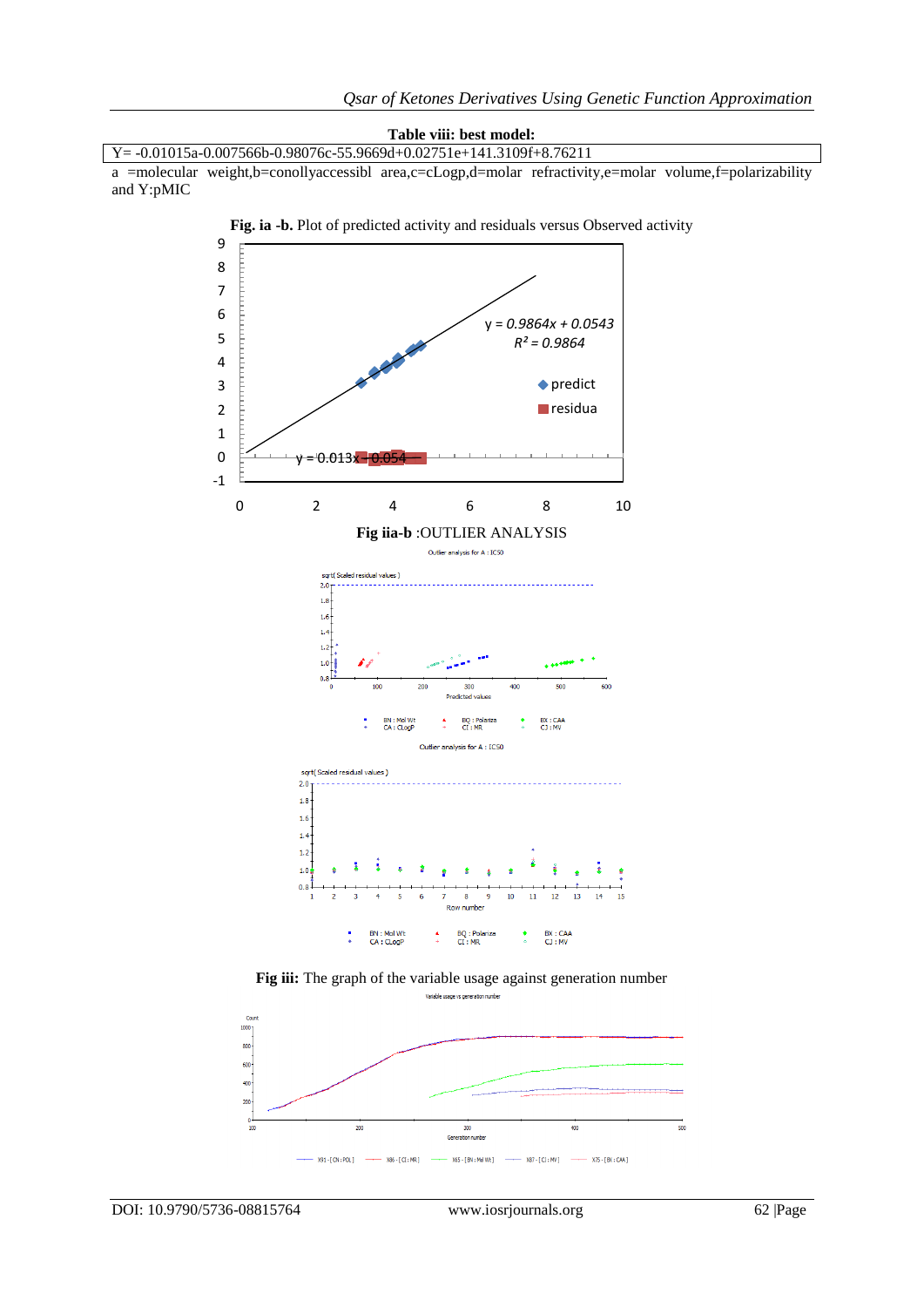#### **IV. Conclusion**

A genetic function approximation method was used to run the regression analysis and establish correlation's between different types of descriptors and measured Chemotheraphy activities of Ketones derivatives.

### **References**

- [1]. Ajmani, S., Jadhav, K., &Kulkarni, S. A. (2006). Three-dimensional QSAR using the k- nearest neighbor method and its interpretation. Journal of chemical information and modeling,  $46(1)$ , 24-31.
- [2]. Allen, B.R.and Stanley, S.Y. (2008). An Introduction to QSAR Methodology. Network Science Corporation 1116 Miller Mountain Road Saluda and GlaxoWellcome Research Five Moore Drive Research Triangle Park, New Jersey.
- [3]. Delley, B. (1990). An all-electron numerical method for solving the local density functional for polyatomic molecules. The Journal of chemical physics, 92(1), 508-517.

[4]. Delley, B. (2000). From molecules to solids with the DMol3 approach. The Journal of chemical physics, 113(18), 7756-7764.

- [5]. Devillers, J. (1996).PRINCIPLES OF QSAR AND DRUG DESIGN:GENETIC ALGORITHMS INMOLECULAR MODELING. Academic Press Limited, 24- 28 Oval
- [6]. Dorsett, H and White,A.(2000). Overview of Molecular Modelling and AbinitioMolecular Orbital Methods Suitable for Use with
- Energetic Materials. DSTO Aeronautical and Maritime Research Laboratory, Salisbury South Australia, Australia.<br>Eldred, D. V., Weikel, C. L., Jurs, P. C., & Kaiser, K. L. (1999). Prediction of fathead minnow acute toxicity [7]. Eldred, D. V., Weikel, C. L., Jurs, P. C., & Kaiser, K. L. (1999). Prediction of fathead compounds from molecular structure. chemical Research in Toxicology, 12(7), 670-678.
- [8]. Elvis, A. M and Rakesh, R.S.(2012). Drug Designing, Discovery and Development Techniques Available from: [http://www.intechopen.com/books/promising-](http://www.intechopen.com/books/promising-%09pharmaceuticals/drug-) pharmaceuticals/drug-designing- discovery-and-development techniques.
- [9]. Eriksson, L., & Johansson, E. (1996). Multivariate design and modeling in QSAR. Chemometrics and Intelligent Laboratory Systems, 34(1), 1-19.
- [10]. Franke, R.(1984). Theoritical Drug Design Methods.Elseiver, Amsterdam.pp. (256).
- [11]. Friedman, J. H. (1991). Multivariate adaptive regression splines.The annals of statistics, 1-67
- [12]. Fujita, T.(1990). The extral thermodynamic approach to drug design Comprehensive Medicinal Chemistry.Pergamon, Oxford. (4), 497-561.
- [13]. Gareth,T. (2003). Fundamentals of Medicinal Chemistry. John Wiley & Sons Ltd, The Atrium, Southern Gate, Chichester, West Sussex, England.
- [14]. Gonzalez. C.E.,VenzonD.,Lee S.,Meller B.U.,PizzoP.A.,Walsh T.J.,(1996).Risk factors for fungemia in children infected with HIV:a case control study.Clinical Infected Dissertation. (23): 515.
- [15]. Graybill, J.R.(1992).Future directions of antifungal Chemotheraphy.Clinical Infected Dissertation. 14 (1):170.
- [16]. Haigren T.A.,(1996). Merck molecular force field-11.MMFF94 van der Walls and electrostatic parameters for intermolecular interactions, Journal of Computational Chemistry, (17), 520 – 552.
- [17]. Haigren T.A.,(1996). Merck molecular force field-111.Molecular Geometries and vibrational frequencies for MMFF94, Journal of Computational Chemistry, ( 17): 553 – 586.
- [18]. Haigren T.A.,(1996). Merck molecular force field-1V. Conformational energies and geometries for MMFF94, Journal of Computational Chemistry, (17): 587 – 615.
- [19]. Halgren T.A.,(1996). Merck molecular force field-1. Basis, form, scope, parametrization and performance of MMFF94, Journal of Computational Chemistry, (17): 490 – 519.
- [20]. Hammett, L. P. (1935). Some Relations between Reaction Rates and Equilibrium Constants. Chemical Reviews, 17(1), 125-136.
- [21]. Hansch, C.,Rockwell, S.D.,Joe, P.Y.,Leo. A.,Steller, E.,(1997). Substituents constants for correlation analysis.Journal Medicinal Chemistry. (2). 304.
- [22]. Holland, J. H. (1975). Adaptation in natural and artificial systems: an introductory analysis with applications to biology, control, and artificial intelligence. U Michigan Press.
- [23]. Homaifar, A., Qi, C. X., & Lai, S. H. (1994).Constrained optimization via genetic algorithms Simulation, 62(4), 242-253.
- [24]. Jitender, K Malik, HimeshSoni, Singhai A K and Harish Pandey. (2013). QSAR Application in Drug Design.International Journal of Pharmaceutical Research and Allied Sciences.2,(1): 1-13.
- [25]. Joanna, J and Nina, N,(2004). Review of methods for assessing the applicabilty domains of sars and qsars. The European Commission Joint Research Centre Institute for Health & Consumer Protection Italy. Commission - Joint Research Centre Institute for
- [26]. Kamalakaran, A.S., et al (2009). Studies of N-aryl Derivative Activity Towards Alzheimer's Disease. Journal of molecules, 14: 1448-1455
- [27]. Katritzky, A. et al.,(1995). QSAR: the correlation and quantitative prediction of chemical and physical properties from structure .Chemical Society Review, 24: 279 – 287.
- [28]. Khaled, K. F. (2011). Modeling corrosion inhibition of iron in acid medium by genetic function approximation method: A QSAR model.Corrosion Science, 53(11), 3457-3465.
- [29]. Khaled, K.F. and Abdel-Shafi, N.S.(2011).QUANTITATIVE STRUCTURAL AND ACTIVITY RELATIONSHIP MODELING STUDY OF CORROSION INHIBITORS: GENETIC FUNCTION APPROXIMATION AND MOLECULAR DYNAMICS SIMULATION METHODS. International Journal of Electro chemical Science. 6: 4077- 4094
- [30]. Khaled, K.F., and El-Sherik, A.M.(2013).Using molecular Dynamics Simulations and Genetic Function Approximation to model corrosion Inhibition of iron in chloride solutions. International journal of Electrochemical Science, 8: 10022- 10043.
- [31]. Kubiny, H. (1994). Variable selection in QSAR studies. I. An evolutionary algorithm. Quantitative Structure‐Activity Relationships, 13(3), 285-294.
- [32]. Kubinyi, H. (1994). Variable selection in QSAR studies. II. A highly efficient combination of systematic search and evolution. Quantitative Structure‐Activity Relationships, 13(4), 393-401.
- [33]. Kubinyi, H. (1997). QSAR and 3D QSAR in drug design Part 1: methodology. Drug discovery today, 2(11), 457-467.<br>[34]. Leardi, R. (2001). Genetic algorithms in chemometrics and chemistry: a review. Journal of chemometr
- 
- [34]. Leardi, R. (2001). Genetic algorithms in chemometrics and chemistry: a review. Journal of chemometrics, 15(7), 559-569.<br>[35]. Leardi, R., & Gonzalez, A. L. (1998). Genetic algorithms applied to feature selection in P Leardi, R., & Gonzalez, A. L. (1998). Genetic algorithms applied to feature selection in PLS regression: how and when to use them. Chemometrics and intelligent laboratory systems,  $41(2)$ , 195-207.
- [36]. Murray P.R.,Rosenthal K.S., and Pfaller M.A.,(2006).MicrobiologiaMedica.Elsevier. Brazil. Pp:693 702.
- [37]. Nantasenamat, C., Isarankura-Na-Ayudhya, C., Naenna, T., &Prachayasittikul, V. (2009).A practical overview of quantitative structure-activity relationship.EXCLI J, 8(7).